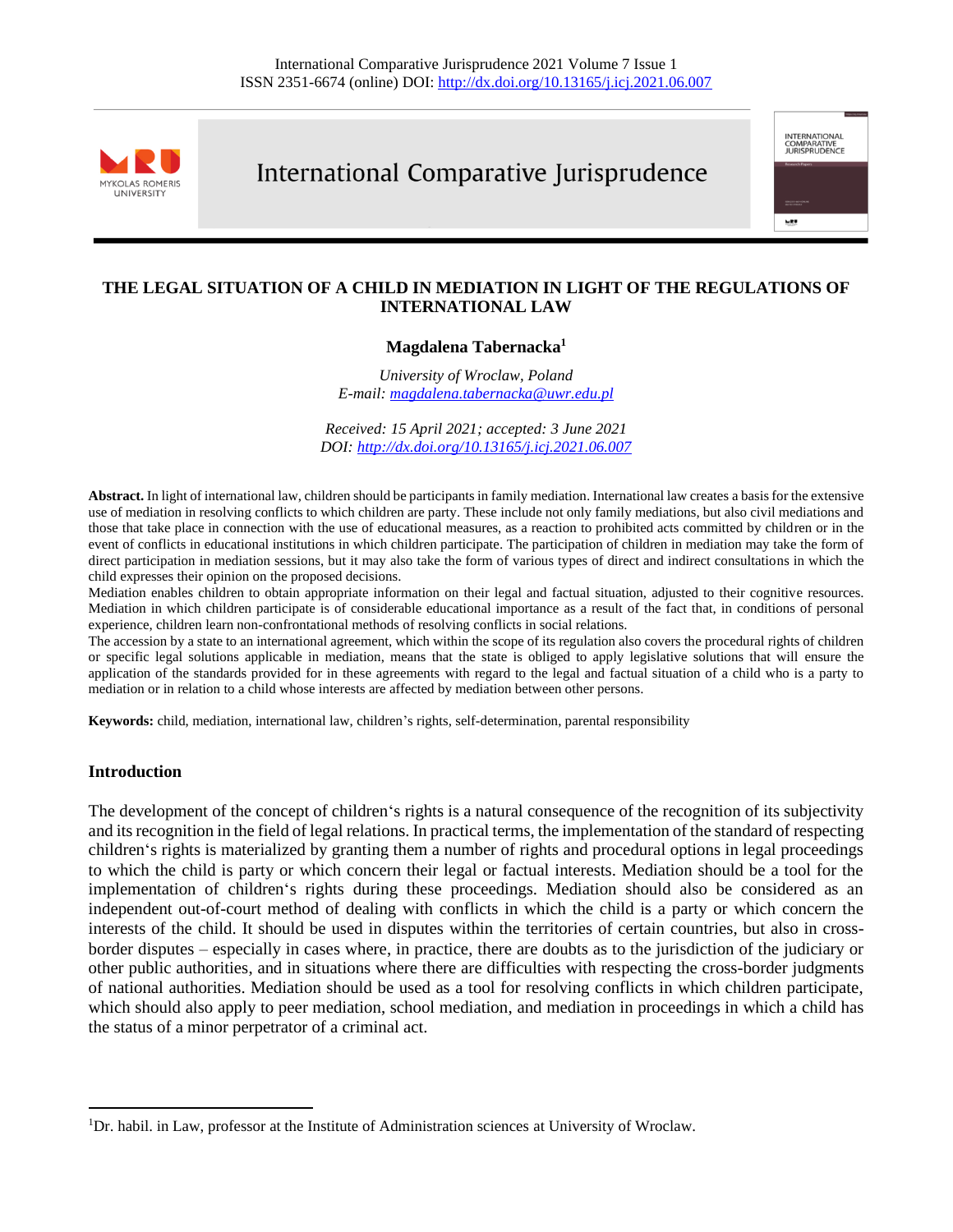The provisions of international law are able to set a universal standard for the use of mediation as a legal tool for the protection of children's rights. Firstly, international law should define a specific axiology of a child's participation in mediation. The fundamental value is, of course, respect for the child's right to express an opinion on matters of their life, and respect for their reasonable and realizable wishes as expressed in conflict management procedures – of which the child is an essential element. The subject of this article is, therefore, an examination of the scope of international law regulations regarding the participation of children in mediation, and the determination of the potential scope of their impact on the child's situation in legal proceedings concerning them, their rights, obligations, legal situation, and factual situation. Indicating the scope of the impact of international law is particularly important in a globalized world where human affairs have long since grown beyond the local dimension. The family matters of migrant people are subject to judicial review in various countries, and the rapid development of IT communication tools has created a situation where interpersonal conflicts may take on a crossborder nature. Mediation is widely recognized as one of the most effective methods of seeking agreement in conflicts, which are visible in the legal and social spheres of human functioning. Therefore, it is also worth learning about the scope of regulation on mediation in international law.

### **1. The axiology of a child's participation in mediation**

In individual contemporary state systems, respecting the possibility of self-determination and a person's right to decide on their own affairs is usually related to the legal recognition of the age limit, exceeding which means acquiring full legal capacity. This not only means the possibility of disposing of one's rights within the meaning of civil law and the possibility of incurring legally effective obligations, but also the obligation to bear the criminallaw consequences of one's own actions. Thus, the law delimits the boundary between adulthood and childhood, setting it in principle – according to the regulations of national legislation and international law – at 18 years of age, pursuant to Art. 1 of the Convention on the Rights of the Child, adopted by the United Nations General Assembly on November 20, 1989 (hereinafter: the Convention on the Rights of the Child). For the purposes of this convention, "child" means any human being under the age of eighteen, unless the law applicable to the child attains an early age of majority. The European Convention on the Exercise of the Rights of Children, drawn up in Strasbourg on January 25, 1996, applies to persons under the age of 18 (hereinafter as: European Convention on the Exercise of Children's Rights). <sup>2</sup> The same age determining the application of the provisions of the Convention is provided for in Art. 2 of the Hague Convention of 19 October 1996 on Jurisdiction, Applicable Law, Recognition, Enforcement, and Co-operation in Respect of Parental Responsibility and Measures for the Protection of Children (hereinafter – the 1996 Hague Convention).

The division between adults and children is not strict.<sup>3</sup> The age limit at which adulthood begins is determined by cultural and psychological factors that justify the recognition of individual aspects of a person's life as signifying whether they are capable of deciding on certain issues or capable of responsibility. Therefore, the age limit of 18 may be modified in specific individual cases on the basis of an act by a public authority in recognizing the age of majority of a younger person or extending the privileges of a child over the age of eighteen – although the provisions of international law may explicitly limit their application to children of a certain age. For example,

 $2$  However, this convention finds, in accordance with Art. 1, that clauses 2 and 3 apply to proceedings before a judicial authority which, within the meaning of this Convention, means proceedings in family matters, in particular relating to the exercise of parental responsibility, such as the place of residence of the child and the right to contact the child.

 $3$  For example, in the Polish legal system there is a category of "nieletni" – a minor (literally: underage) – on the basis of the provisions governing conduct in relation to this category of persons who have committed a prohibited act under penalty of a penalty. Provision 1 § 1 of the Act of October 26 1982, on proceedings in juvenile cases (Journal of Laws of 2018, item 969), provides for educational impact measures in the field of preventing and combating demoralization in relation to people under 18 years of age, but at the same time provides for special educational measures for people over the age of 13 but under the age of 17, which in certain circumstances may be extended to the age of 21 if educational or corrective measures have been issued against them. In addition, under civil law, the provisions use the concept of "małoletni" – which, in accordance with Art. 10 § 1 of the Act of April 23, 1964 Civil Code (Journal of Laws of 2020, item 1740) – represents a person under 18 years of age.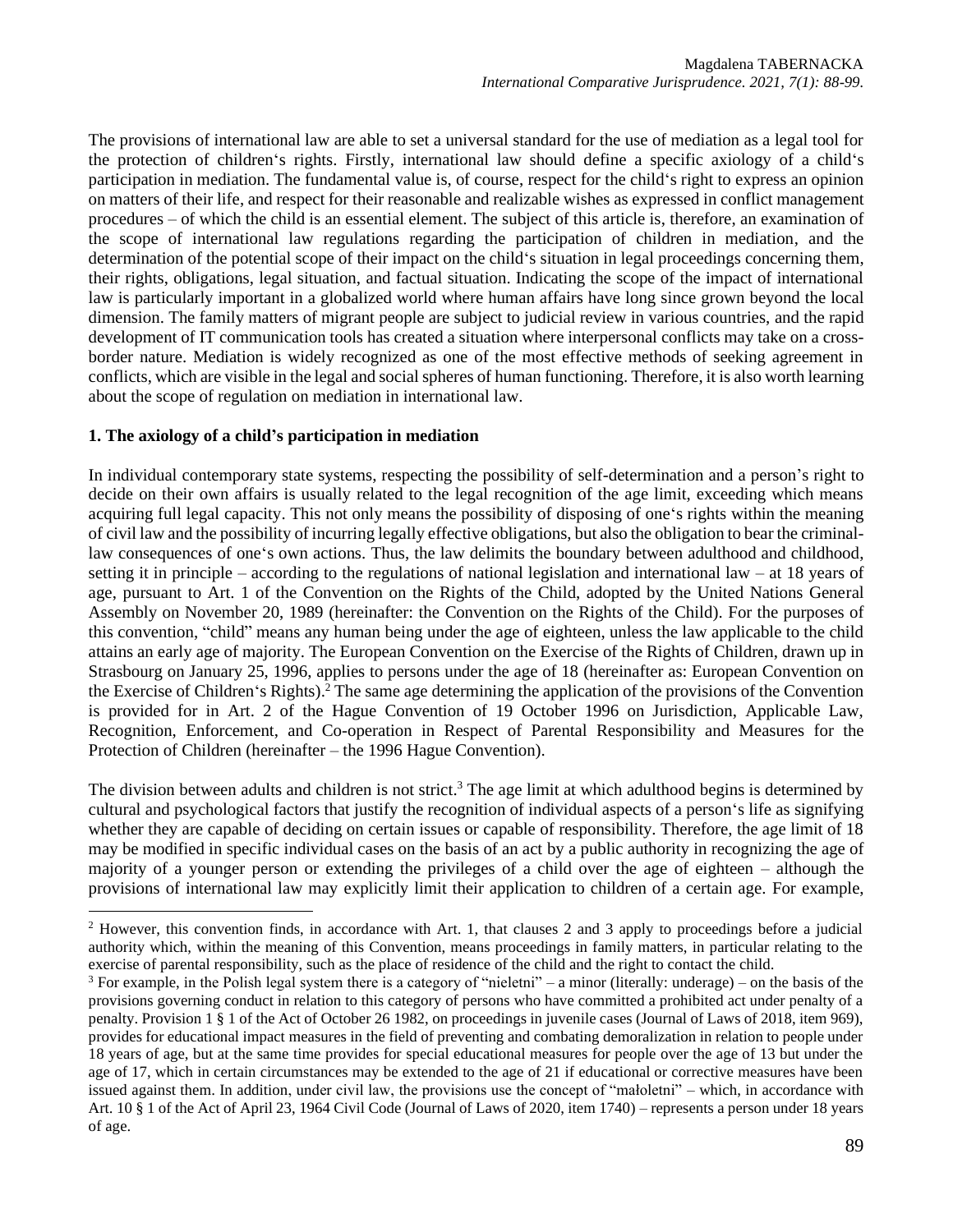according to Art. 4 of the Hague Convention of 25 October 1980 on the Civil Aspects of International Child Abduction in accordance with Art. 14, this convention ceases to apply when a child reaches the age of 16. On the other hand, Art. 2 of the Hague Convention of 23 November 2007 on the International Recovery of Child Support and Other Forms of Family Maintenance (hereinafter – the 2007 Hague Maintenance Convention), indicates that this applies to maintenance obligations arising from a relationship between parents and children towards a person under the age of 21, although States Parties may, pursuant to Art. 2 clause 3, extend the scope of application of this convention to dependent persons.

Regardless of recognizing a specific person as an adult, an expression of the development of civilization in modern societies is the capacity to grant people who are still formally children procedural rights and to respect the subjectivity of such people, as well as respecting their right to active participation in the process of their upbringing and to active participation in family and social life.

One example of this being provided to children is the legal guarantee of the opportunity to participate in proceedings before public authorities, including court proceedings concerning their interests, and the possibility of expressing their opinions on matters that are important to them. Firstly, this concerns the legal obligation to hear the child, but also the legally guaranteed possibility for the child to participate in conciliation processes during or outside court proceedings or other proceedings before state authorities, which also applies to participation in mediation. It is particularly important to guarantee the child's participation in family matters in which their fate is decided – that is, who will look after the child and how, what contact with parents and other family members will look like, where the child will live, and in matters where it is decided to provide material security for children. In cases where a child has committed legally prohibited acts under penalty of punishment, an expression of respect for the child's subjectivity is indicated in the use of educational measures that are a reaction to such acts or other legal measures, including mediation, under conditions of non-arbitrary application of punishment – i.e., under conditions of the active participation of the child in determining compensation and hearing their opinion on events. It should be remembered that mediation is used to resolve conflicts in which the child may also be an active party to the dispute.

The participation of a child in mediation concerning their rights is an expression of respect for their right to selfdetermination, because – as D. Kuznicka (2016, pp. 185–188) noted while analysing Art. 16 of the International Covenant on Civil and Political Rights (1996), according to which everyone has the right to have their legal subjectivity recognized everywhere – today it is recognized that the right of everyone to legal subjectivity is a permanent attribute of the individual, an immanent feature of every human being that constitutes an indispensable element of human dignity and has a legal and natural character (Kuznicka, 2016, pp. 185–188).

The basic value of a child's participation in mediation is the educational value of such a process. The aim of raising a child is to prepare a young person to function independently within the network of social norms. This is a longterm process that involves the gradual shaping of attitudes of responsibility for one's own actions and an active ability to express one's own needs. The preamble to the Convention on the Rights of the Child indicates the direction of educational activities that should be carried out to prepare the child for a responsible and appropriate – for the development of an understanding of human rights – existence in society. Universal values are cited there, stating that a child should be fully prepared to live in society as an individually formed person, brought up in the spirit of the ideals contained in the United Nations Charter (1945) – in particular in the spirit of peace, dignity, tolerance, freedom, equality, and solidarity. Mediation can therefore be an educational tool that teaches the child these values using the practical example of their own life in relation to the real needs manifested in the child's life. This corresponds to principle 10 of the Declaration of the Rights of the Child (1959), according to which a child should be protected from practices that may lead to racial, religious, or any other form of discrimination. They should be educated in the spirit of understanding others, tolerance, friendship between peoples, peace, and universal brotherhood. They should be instilled with the conviction that they should devote their energy and their talents to the good of others. This declaration therefore introduces a standard of conciliation in the actions of the state and the family, whose addressees are children.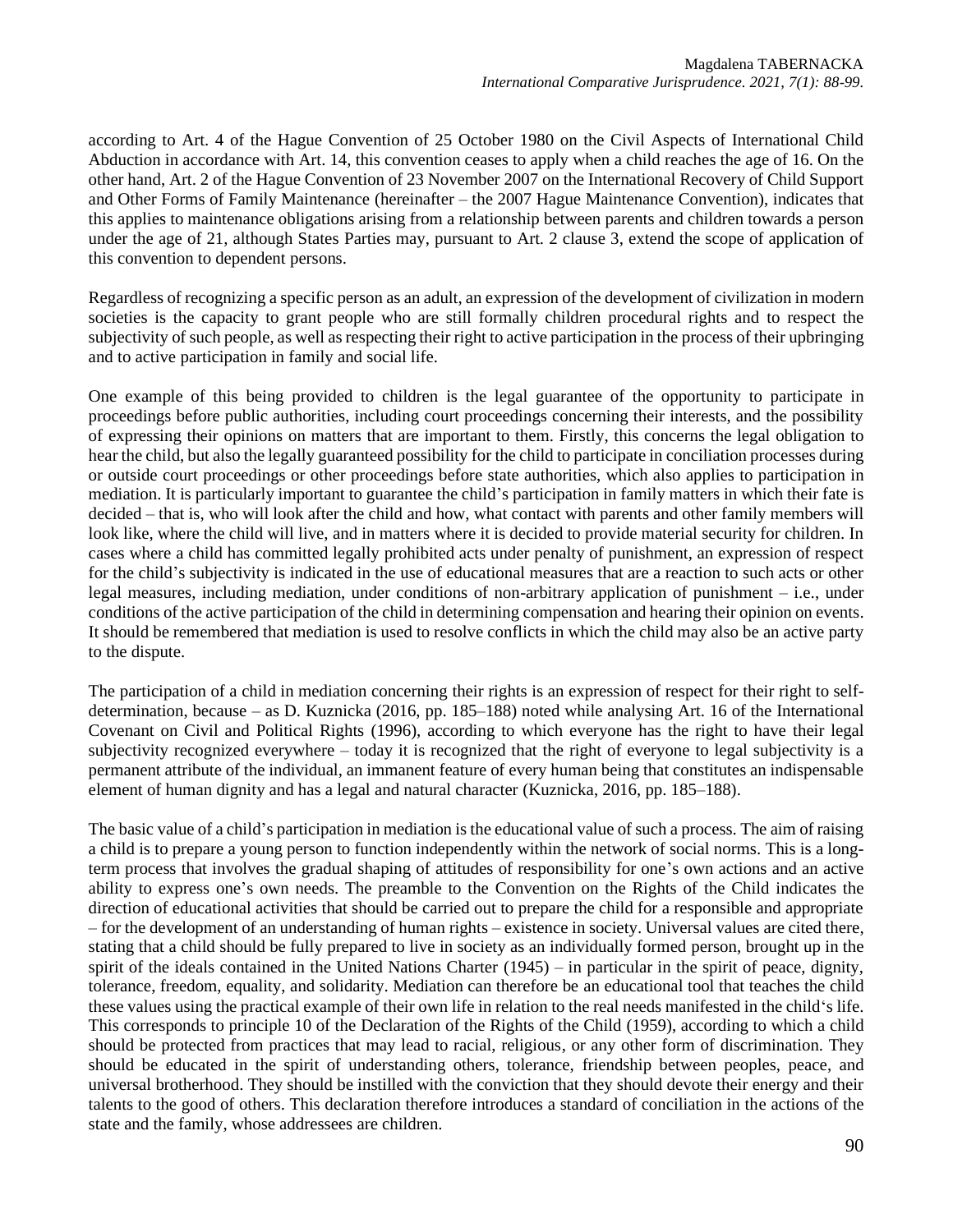Therefore, another important value of the participation of children in mediation is the establishment of a standard of interpersonal contacts during mediations carried out in order to control a specific conflict, which will mean exercise of the law that, in specific cases, will lead to the satisfaction of the child's needs. <sup>4</sup> Therefore, the child should participate in mediation in matters to which they are party (for example, in civil law disputes or in cases resulting from the child's commission of a prohibited act) and in matters relating to their interests (both in civil law matters concerning the child's property and family cases), and this should also take place before the case is formally brought to court or submitted to the jurisdiction of a state authority. This standard is based on family matters in Art. 13 of the European Convention on the Exercise of the Rights of Children, which states that, in order to prevent and settle disputes and to avoid legal proceedings concerning children, States Parties should encourage the introduction of mediation, other forms of dispute resolution, and the use of these methods in reaching a settlement in the appropriate types of cases as determined by the parties.

The educational role of children's participation in mediation is, therefore, to introduce children to the standard of amicable conflict resolution at the earliest possible stage in the existence of these conflicts, and to negotiate solutions that will allow for the development of a mutually or universally accepted compromise. Mediation is generally considered to be the form of conflict management that produces lasting results as quickly as possible. In the case of family conflicts or other conflicts to which children are parties, efforts should be made to resolve them as soon as possible, so that a long-lasting conflict does not leave its mark on the child's psyche. The recommendation in the preamble to the European Convention on the Exercise of Children's Rights justifies the use of mediation as soon as possible, the moment a family conflict arises. In line with the preamble to that act, "in cases of conflict, it is desirable to try to reach an agreement within the family before bringing the matter before a judicial authority".

### **2. Mediation and the self-determination of a child**

The provision of Art. 16 of the Convention on the Rights of the Child introduces a standard for the protection of the subjectivity of the child, which should be respected in intra-family relations and in relations between the state and the child – and which, of course, also applies to mediation in both of these aspects. As provided in paragraph 1 of said article, no child shall be subjected to arbitrary or unlawful interference with their privacy, family, home or correspondence, nor to unlawful attacks on their honour or reputation. This was additionally reinforced by the guarantee specified in paragraph 2 of said regulation, according to which the child is entitled to the protection of the law against such interference or attacks. The tools of legal protection are not limited to proceedings before state authorities aimed at bringing legal liability to persons violating the honour, reputation, or private sphere of a child's life, but also extend to mediation – whether taking place within or outside of the framework of such proceedings.

When it comes to family matters, especially those related to care and contact, the child's self-determination is particularly desirable due to the fact that, during the separation of the "founders" of the family, the existing family structure undergoes a serious transformation.<sup>5</sup> This requires negotiation to develop new rules for the coexistence

<sup>&</sup>lt;sup>4</sup> For this reason, mediation is an excellent method of resolving peer conflicts in educational institutions in which children participate. The results of the analyses conducted by Fulya Turk (2018) show that conflict resolution, peace education, and peer mediation education are widely effective in strengthening the constructive conflict resolution skills of the students. The results of these studies show that school-based educations such as these may be an important part of preventing violence at school. The author also notes that these results indicate that providing these skills to students at all education levels will contribute to their academic success while also enabling them to acquire new life skills.

<sup>&</sup>lt;sup>5</sup> Empirical research on mediation in cases of parental breakups carried out with the participation of children and without their involvement in the process of establishing the framework and rules for the functioning of the family after the breakup of partners has clearly proven that the participation of children in mediation and respect for their position positively affect the well-being and realization of the rights of all those involved in the separation. One year after mediation with the child, the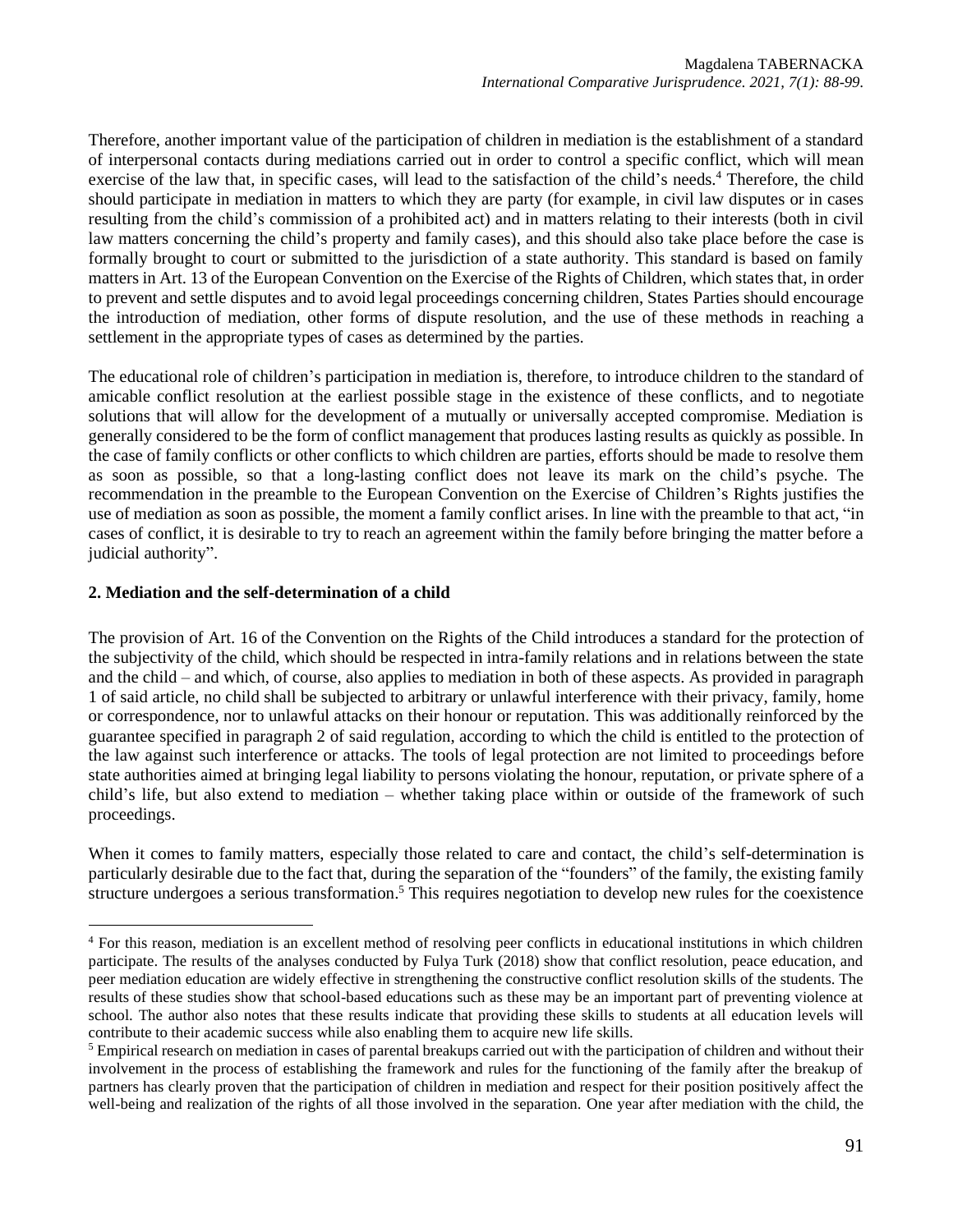of parents and children in all configurations. Articulating the child's expectations regarding contact helps to avoid the trap of wishful thinking into which conflicted parents fall, who might expect the child to play the role of a "witness to their harm". The child's presentation of their expectations as to the shape of the family after the parents break up allows the family to avoid a situation where the parent who wants to continue taking care of the child is treated by the other parent as the attacking party. Thanks to the fact that the child had the opportunity to present their point of view, it is then possible for parents to build new relationships. Parents will also be aware that they are acting in the best interests of the child. Therefore, the European Convention on the Exercise of Children's Rights introduces a principle that should be applied in proceedings concerning the position of children in the family, including mediation. The provision of Article 1, paragraph 2 of the Convention states that its purpose is, in the best interests of children, to promote their rights, to grant them procedural rights, and to facilitate the exercise of these rights by ensuring that children are, themselves or through other persons or bodies, informed and allowed to participate in proceedings affecting them before a judicial authority. Therefore, it should be noted that recognizing the subjectivity of children enables the actual fulfilment of human needs and rights, even in the dimension of such a small social system as the family. To put it bluntly: all family members (including the child themselves) should have no doubt that the child is the subject and not the object of care and educational interactions, regardless of the situation in which the family finds itself.

The effect of family mediation, in which the issues of childcare and the scope of parent–child contacts are negotiated, should be to create conditions for the child to live well. This quality is important, regardless of whether these conditions are created in a full or incomplete family, or one that has been joined by the new partners of parents. Providing a child with optimal living conditions that will be adapted to their needs and the capabilities of the family will not be possible if the child and their affairs are "managed" authoritatively. It should be remembered that children will find a way to affirm their own will and relieve their suffering. This may take the form of speaking out against parents or attendants, may take the form of self-destructive actions, or may have a negative effect on the child's somatic condition. Only by including the child in the decision-making process, for example during mediation, can family relationships be re-established in post-conflict conditions in a non-violent way.

Of course, arbitrary actions by parents or public authorities may, in fact, be in line with a child's interests. However, as J. Ignaczewski (2019) notes, the interests of parents cannot be decisive for the resolution of the case in such a situation when failure to take these interests into account is a sine qua non condition for ensuring the protection of the minor's interests. On the other hand, if the protection of the child's best interests can be reconciled – even on the assumption that the decision will result in some temporary negative consequences for the child – with the interests of the parents, the court cannot disregard their interests. Ultimately, however, the parents' interests are relegated to the background when they cannot be reconciled with the child's legitimate interests (Ignaczewski, 2019, p. 68). Nevertheless, in the context of a specific family, mediation should be treated as a specific negotiating platform for reaching a compromise between the interests of parents or other adults and children. As Christine Hallett notes: In the ECHR, the rights of children are not expressed as paramount or privileged over those of adults; adults and children have equal rights as individuals. According to the Hallet, the Act has the potential to protect children and young people from intervention in their lives which they regard as unhelpful or unwanted, but it also has the potential to allow adults to claim rights and freedom from intervention which may conflict with children's wishes and interests (Hallet, 2000, p. 390).

fathers that participated in the study stated that there had been both a reduction in acrimony with their former spouse and improvement in their parental alliance. Children were more likely to report the improved emotional availability of their fathers and a greater feeling of closeness to them. Mothers had the opportunity to analyze their relationship with their child from both perspectives. Both parents and children recognized that they achieved greater contentment with care and contact arrangements and less inclination to want to change these arrangements. The general conclusion of the study was that, as a result of the child's inclusion in mediation, families achieved greater stability of care and contact patterns over time and between parents (McIntosh et al., 2008, p. 111).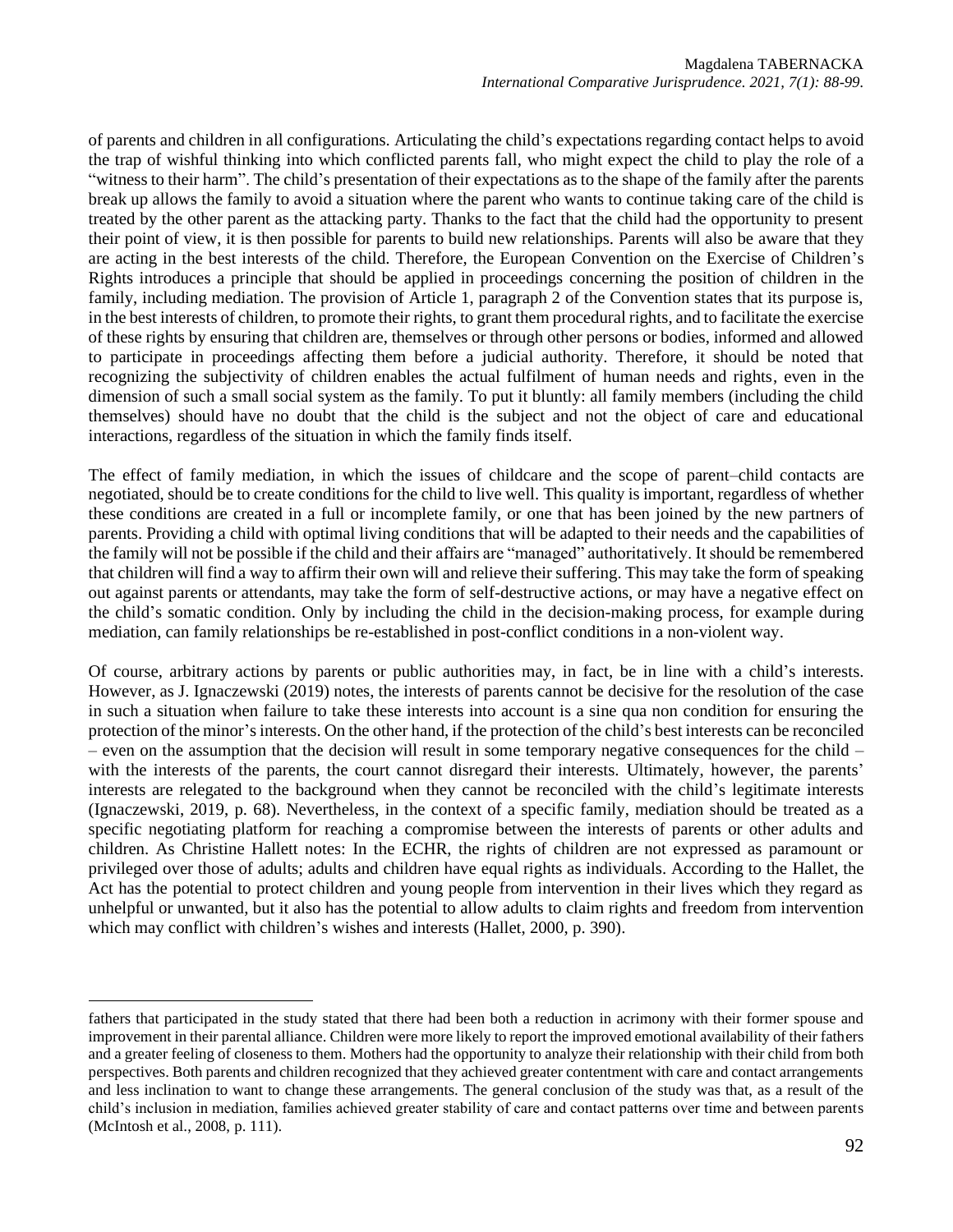In the case of family mediation, especially in the case of the separation of partners who are parents, it should be remembered that the mediation session is a forum where more than one relationship is negotiated on various levels: parent–child, but also child–child, and both parents in configuration with all children if there are more than one in a family. The point of reference is the legal category of the best interests of the child, but, as Melissa J. Schoffer (2005, p. 334) notes, the determination of what is in one child's best interest does not necessarily coincide with what is in another child's best interest.

The possibility of a child's self-determination thanks to their participation in mediation is not in opposition to parental responsibility, which in some legal systems – for example in Poland<sup>6</sup> – is called parental authority. Under international law, the concept of parental responsibility is defined in Article 1, paragraph 2 of the 1996 Hague Convention. According to this provision, the term 'parental responsibility' includes parental authority, or any analogous relationship of authority determining the rights, powers, and responsibilities of parents, guardians, or other legal representatives in relation to the person or the property of a child. The provision of Art. 2 of the European Convention on the Exercise of Children's Rights, in Art. 3 point b, directly indicates the catalogue of persons who bear parental responsibility. According to this regulation, these are: parents or other persons or institutions authorized to exercise some or all parental responsibility.

Exercising custody of a child as part of parental responsibility during mediation involves, inter alia, the fact that parents should be sensitive to signals of the child's real intentions. In the case of mediation used during parental breakup, the practice shows a decrease in parental competences, therefore in such mediations – but also in others in which children participate – the mediator plays a special educational role towards parents. The observations made by Ernest A. Sanchez and Sherrie Kibler-Sanchez are significant here, according to which it is important to educate parents regarding the difficulties that children face in any personal expression of preference, even in intact families. This paper agrees with the authors' opinion that the term "preference of a child" oversimplifies a child's attachment to their parents and their often complex feelings and needs, which require great sensitivity and attention from the mediator. Most children try not to hurt their parents' feelings, instead telling them what they believe they want to hear for fear of punishment or abandonment (Sanchez & Kibler-Sanchez, 2004, p. 560).

The standard of respect for a child's right to self-determination requires that both parties to the mediation (in the case of family mediation, parents or attendants), the mediator, and the public authority approving the outcome of the mediation respect the child's right to express their own position. This right correlates with the regulations governing the child's participation in proceedings before a court or other competent authority in matters of contact and custody. The European Convention on the Exercise of Children's Rights sets out in Art. 3 a number of obligations for judicial authorities to enable the child to affirm their views. Point b of said article sets out the obligation to allow the child to present their views. Further guarantees for the child can be found in Art. 6 of this Convention, which sets out that, in accordance with these provisions in proceedings affecting a child, before making a decision the judicial authority shall: consider whether it has sufficient information at its disposal in order to make a decision in the best interests of the child and, where necessary, obtain further information, in particular from the holders of parental responsibilities; in a case where the child is considered by internal law as having sufficient understanding, ensure that the child has received all relevant information; consult the child in person in

 $6$  The Polish legal system uses the concept of parental authority, however, Art. 95  $\S$  3 of the Family and Guardianship Code (2020) establishes the best interests of the child and the social interest as premises limiting the exercise of parental authority. Both of these concepts are vague, offer a wide field for assessing specific actions in individual cases, and may also be in conflict with each other, but they exclude the arbitrariness of parents in deciding on matters that are important for the child. Moreover, § 4 of this article stipulates explicitly that, before making decisions on more important matters concerning the child's person or property, they should hear them out – if the child's mental development, health, and maturity allow it – and take into account their reasonable wishes as far as possible. This obligation to take into account the child's reasonable wishes, despite the fact that their assessment as reasonable or unreasonable may depend on the ethnocentric conditions of the functioning of parents in society, de facto determines the obligation to also take into account the views and expectations of the child in mediation regarding this matter.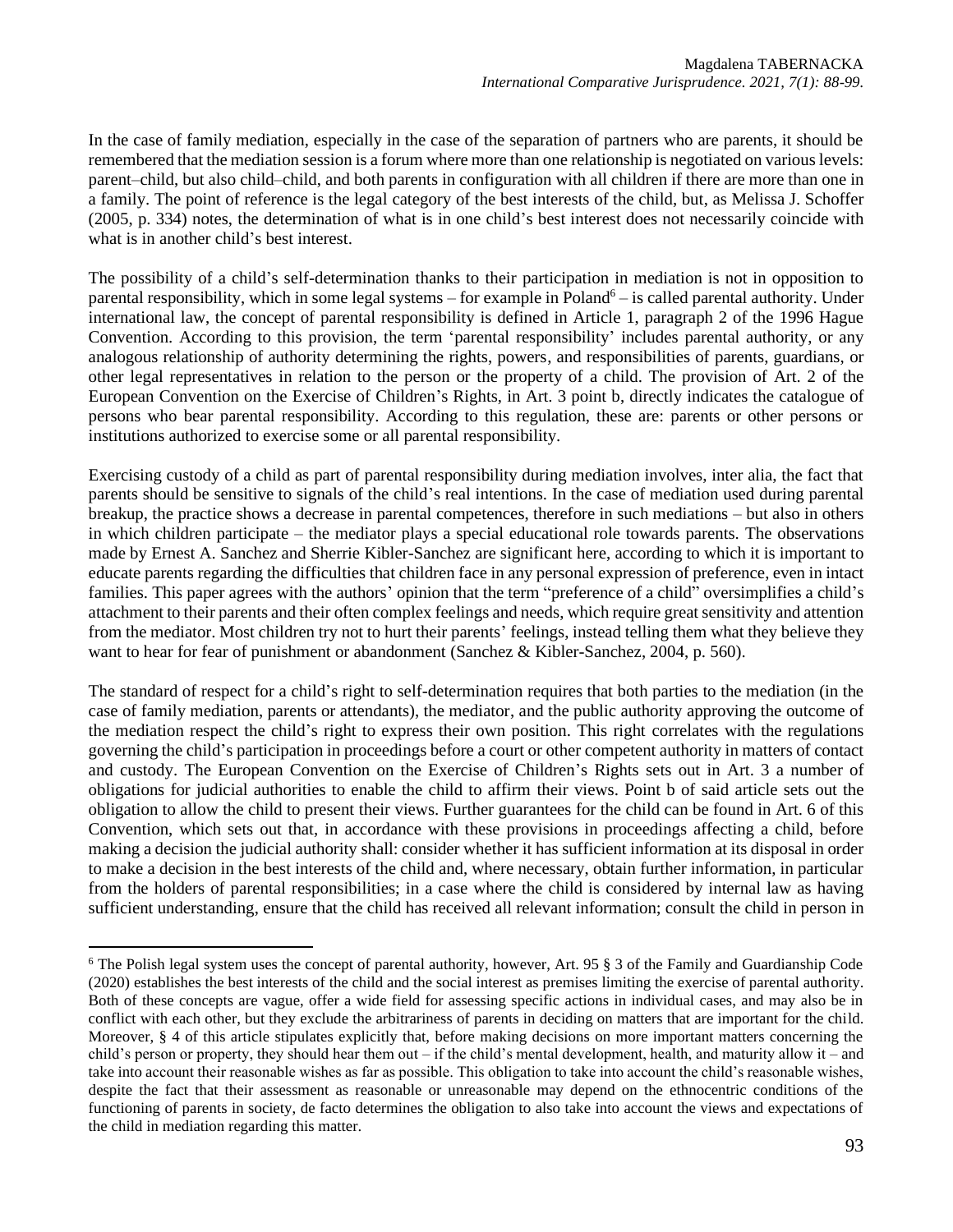appropriate cases, if necessary privately, itself or through other persons or bodies, in a manner appropriate to their understanding, unless this would be manifestly contrary to the best interests of the child; allow the child to express their views; and give due weight to the views expressed by the child.

On the other hand, the general clause concerning the obligation to respect the right of children to present their position is provided for in the Convention on the Rights of the Child. The provision of Art. 12 also relates to the situation of the child in mediation. Pursuant to paragraph 1 of said provision, States Parties must ensure that a child who is capable of forming their own views has the right to express their views freely on all matters concerning them. This provision specifies the obligation to adopt this position with due weight, according to the age and maturity of the child. The means to achieve this goal is, in particular, the provision of the possibility for the child to speak in any judicial and administrative proceedings relating to the child, as indicated in paragraph 2 of said article, directly or through a representative or appropriate body, in accordance with the procedural rules of domestic law. Moreover, Art. 13 of this convention guarantees freedom of expression for children, which should be understood broadly to include cases in which decisions are made regarding the child's property and person.

Detailed regulations on hearing a child can be found in Art. 9 of the Convention on the Rights of the Child. In par. 2, this regulation requires that all interested parties – including children, of course – are able to participate in proceedings which would result in the separation of the child from their parents, and to express their views in these proceedings.

A specific sanction in the event of the child's right to be heard is provided for in Art. 23 of the 1996 Hague Convention. The provision of para. 2, point b of this article introduces an exception to the principle of recognition of a measure taken in a given state. This exception occurs if the measure was taken without the child being given the opportunity to hear it, which thus violated the essential rules of conduct of the state in the context of judicial or administrative proceedings, except in urgent cases.

Mediation can be a form of protecting a child's identity, which is a necessary condition for actual selfdetermination. The right to identity is one of the fundamental human rights and, with regard to the legal situation of children, it is guaranteed by Art. 8 of the Convention on the Rights of the Child, which in its first paragraph imposes on States Parties the obligation to take measures aimed at respecting the child's right to preserve their identity, including nationality, surname, and lawful family relations, excluding unlawful interference. The second paragraph of Article 8 of this Convention requires States Parties to provide the child with appropriate assistance and protection in order to restore the child's identity as soon as possible.

Mediation can also be a platform on which ideological conflicts between parents and children or between parents are resolved with regard to their influence on the shaping of ideological attitudes important for the child's identity, and the most reasonable decision is to respect the child's free choice in this regard. The provisions of international law establish the rules of conduct in this respect. Peculiar guarantees are included in Art. 14 of the Convention on the Rights of the Child. The first paragraph of this regulation is straightforward: States Parties shall respect the right of the child to freedom of thought, conscience, and religion. However, the second paragraph stipulates that States Parties shall respect the rights and obligations of parents or, where applicable, legal guardians to guide the child in exercising their right in a manner consistent with the child's developing abilities. The regulation of the third paragraph, on the other hand, contains a general clause that should be treated as an interpretative guideline with regard to the application of the previous two provisions. Pursuant to this provision, freedom of expression of one's religion or belief may be subject only to such limitations as are provided for by law and are necessary for the protection of national security and public order, health or social morals, or the fundamental rights and freedoms of others, the provision of which is the setting of standards resulting from the principle of proportionality in this substantive scope. These provisions repeat the declarations contained in Art. 9, paragraph 1 of the Convention for the Protection of Human Rights and Fundamental Freedoms (1950), according to which: everyone has the right to freedom of thought, conscience, and religion; this right includes freedom to change religion or belief and freedom,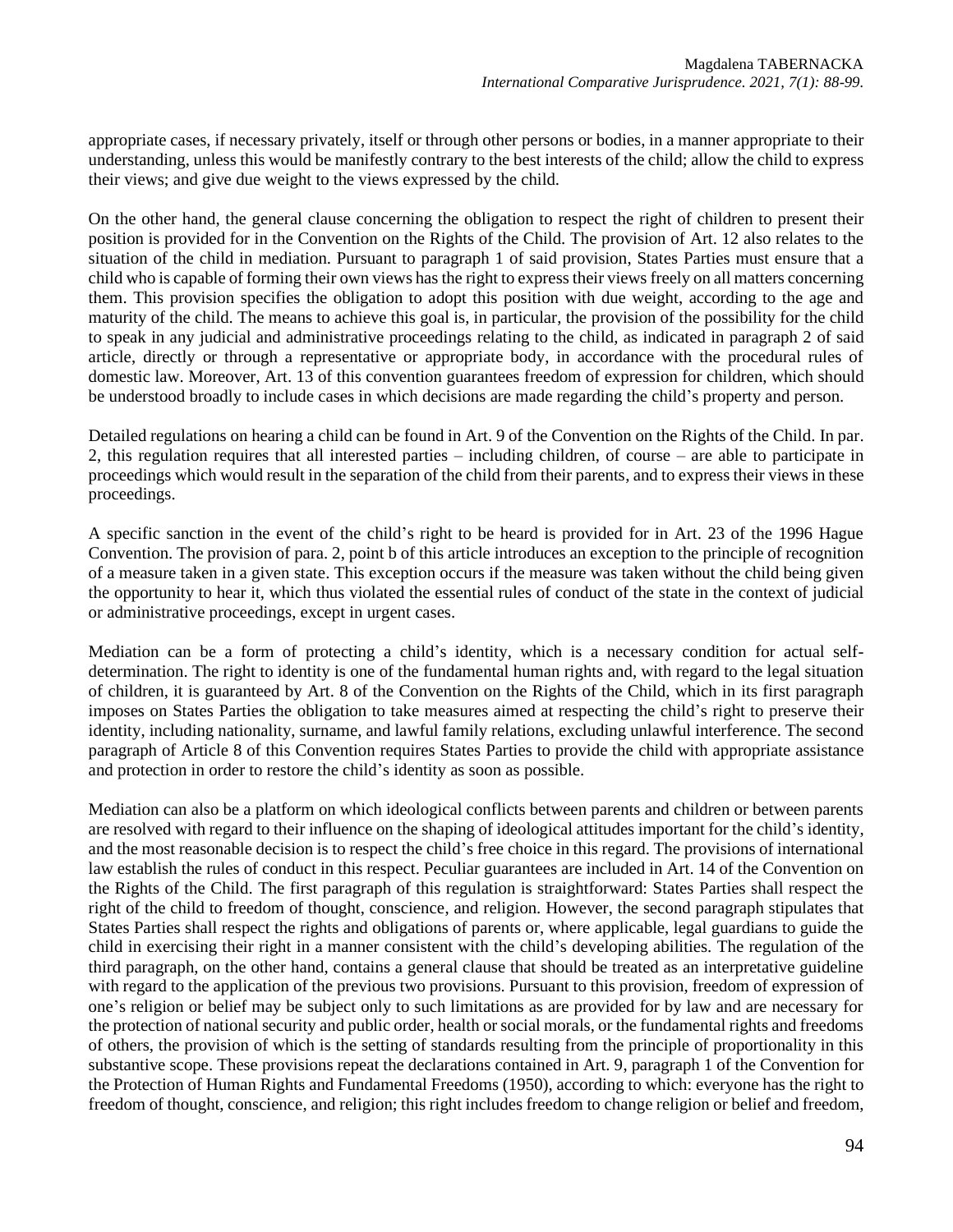either alone or in community with others and in public or private, to manifest religion or belief in worship, teaching, practice, and observance. 7

International law also provides for special protection of the identity of children belonging to ethnic and national minorities, which is extremely important in the context of the tragic experiences of institutionalized violence. These experiences have resulted not only in the disappearance of cultures of specific communities, but in some cases in the physical extermination of ethnic or national groups – both in the past and on an ongoing basis. According to Art. 30 of the Convention on the Rights of the Child: in those states in which ethnic, religious, or linguistic minorities or persons of indigenous origin exist, a child belonging to such a minority or who is indigenous shall not be denied the right, in community with other members of their group, to enjoy their own culture, to profess and practise their own religion, or to use their own language. This is a regulation that determines both the relationship between the child and state authorities and the relationship between the child and their family members, which in such cases should also be expressed in mediation.

Because a conflict of worldviews can occur – as practice shows, it often occurs in the case of attitudes affirmed by parents and their efforts to socialize children in the cultural influence of a specific religion or philosophical current – mediation seems to be one of the most appropriate instruments for dealing with conflicts of interests or conflicts of values. Mediation can also prevent a conflict of interest from turning into a conflict of values.<sup>8</sup>

During mediation involving children, in cases where mediation requires an intercultural perspective, or when mediation will have to come to an agreement in terms of an ideological conflict, it is worth using the experiences described by Marilou Giovannucci and Karen Largent. This will avoid the problem of collision between competing cultural norms concerning the communication and education of children. As said authors note, the mediation process – essentially a formal decision-making meeting – can be alienating to individuals and families from some cultures and ethnic groups for whom the process is not a familiar or common practice. Efforts to establish cultural resonance are very important, and can be facilitated by a thoughtful approach to who acts as a mediator, how the process is conducted, how parents are prepared, who is invited to participate, the setting and time, and the inclusion of cultural rituals (Giovannucci & Largent, 2009, p. 47).

### **3. Support and care for the child during mediation**

A child is not a fully formed individual. They also do not have full legal capacity and, consequently, are not legally independent. They need support even when regulations provide for their active participation in decision-making.

The need to provide children with special care during mediation is part of the general obligation to provide support and care to children.<sup>9</sup> This right has been declared in a number of international human rights acts, in particular in:

<sup>&</sup>lt;sup>7</sup> See Tabernacka, 2018, for a broader analysis of the issue of the treatment of freedom of religion and the worldview of children as human rights. It is worth noting that the mediator should be particularly sensitive when it comes to the influence of their personal views on the process of agreement. The mediator should be aware of their own views on non-denominational religion in order to be able to maintain their neutrality and not to subjectively judge the parties to the mediation or the child that the mediation concerns, as this could disrupt the process of reaching an agreement.

 $8$  See Tabernacka, 2010, for more on this. The essence of the conflict of values is the dispute concerning the realization or recognition of values that are significant due to the tradition or moral system adopted in a given community or professed by a given person. A value conflict, however, is different from a value collision. Value collisions are not a source of conflict if there is a culture of tolerance in a given social group or if, for some (most often economic) reason, involvement in a conflict is not beneficial.

<sup>&</sup>lt;sup>9</sup> In some circumstances, such support may require the involvement of a large number of adequately educated actors. It is worth taking advantage of experience gained during the implementation of programs for the protection of children in mediation. M. Giovannucci and K. Largent presented the conclusions of running such programs in California, Colorado, and Connecticut. The authors noted that the programs introduced in these States were targeted at the following stakeholders: child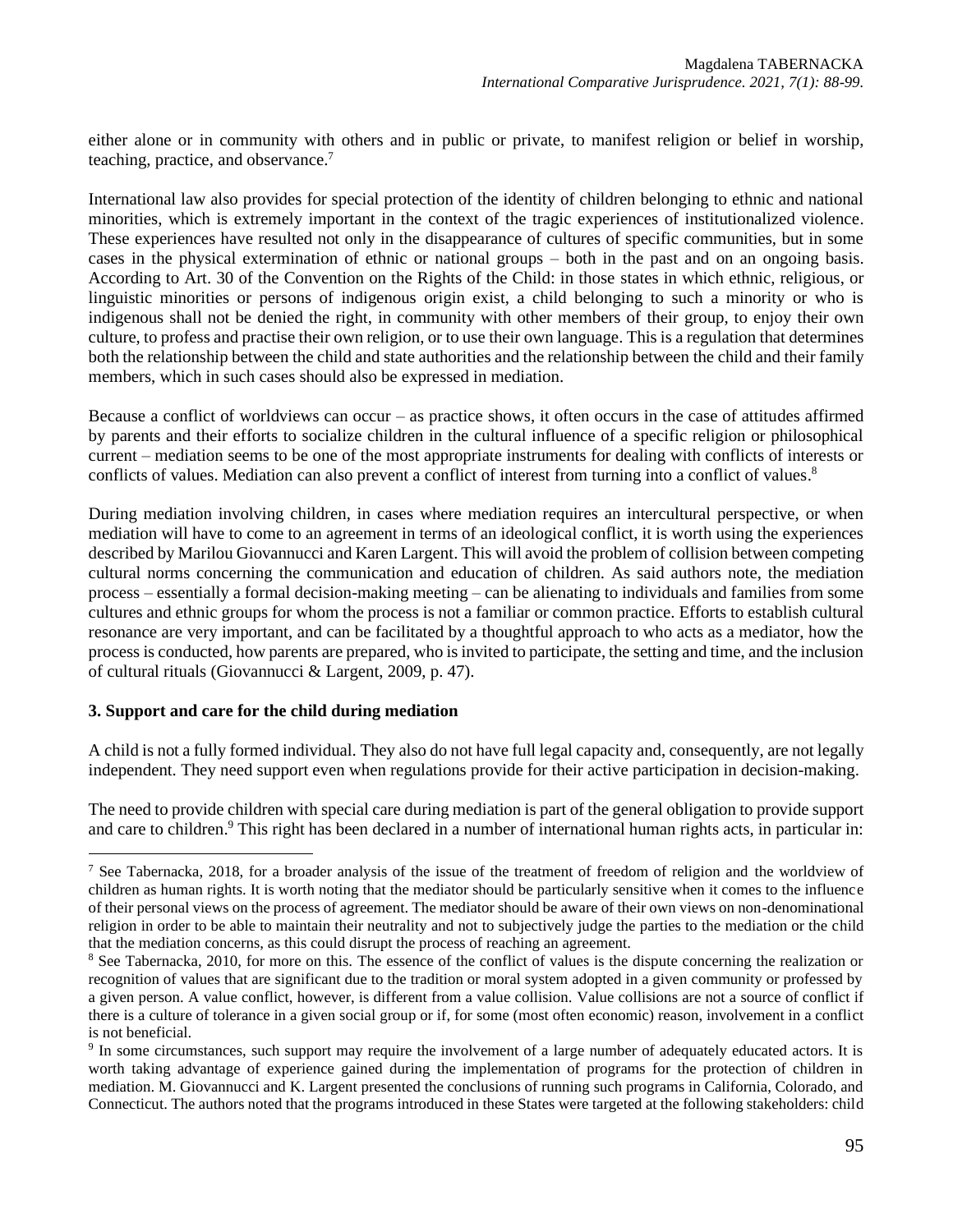the General Declaration of Human Rights; the International Covenant on Civil and Political Rights (in particular in Articles 23 and 24); the International Covenant on Economic, Social, and Cultural Rights (in particular in Article 10); and in acts developed to provide a basis for regulating the position of the child in the family, the state, and in cross-border relations. In particular, these include: the Geneva Declaration of the Rights of the Child of 1924; and the Declaration of the Rights of the Child, adopted by the General Assembly on November 20, 1959, which indicates that "a child, due to its physical and mental immaturity, requires special care and care, including appropriate legal protection, both before and after birth".

As a rule, such support should be provided by parents or other persons entitled to care, but this is not always possible, which results in certain obligations on the part of the state. Article 4 of the European Convention on the Exercise of Children's Rights introduces an obligation to provide such support. Pursuant to this provision, in proceedings relating to a child before a judicial authority, where, under domestic law, persons with parental responsibility cannot represent the child due to a conflict of interest between them and the child, the child has the right – either personally or through other persons or institutions – to request the appointment of a special representative to represent them in these proceedings, although, as stipulated in the second paragraph of said article, States Parties to the Convention may limit this entitlement to children who are considered under domestic law to have sufficient knowledge.

Moreover, Art. 9 of this convention recommends that in such situations judicial authorities have the right to appoint a separate representative to represent the child in these proceedings, and in justified cases – a lawyer. In addition, Art. 5 of this convention stipulates that in proceedings concerning children before a judicial authority, States Parties should also consider granting additional rights to children, in particular: to request the assistance of persons designated by them who could facilitate their expression of position; to request, in person or through other persons or institutions, the appointment of a separate representative; or to appoint their own representative.

These regulations should, of course, be assessed very positively. The participation in mediation of a child's representative who would look after their interests plays an important educational role for the whole family, including for parents. The appropriate action of the child's representative – often combined with the suitably neutral attitude of the mediator – may factor into breaking the barrier of parents' ethnocentrism when assessing whether individual arrangements developed during mediation are in the best interests of the child or not.

### **4. Reliable information as a condition of adequate decisions made by the child during mediation**

A child can make a specific decision and communicate it during the mediation process only if they have reliable and complete information on their legal and factual situation. However, due to the emotional immaturity of children, the lack of in-depth life experience that characterizes them, and their often limited amount of knowledge, the process of informing the child should compensate for these deficiencies and correspond to the psychological determinants of the child's perception of information. Nevertheless, mediation, as a non-formalized negotiation process, is an excellent opportunity to provide the child with information and explain its meaning, so that the child can adapt their expectations in light of the social and legal realities.

The European Convention on the Exercise of Children's Rights expressly grants children the right to be informed. As stated in Article 3, a child considered by internal law as having sufficient understanding, in the case of proceedings before a judicial authority affecting them, shall be granted, and shall be entitled to request, the following rights: to receive all relevant information; to be consulted and to express their views; and to be informed of the possible consequences of compliance with these views and the possible consequences of any decision.

protection workers and their legal counsel, guardians ad litem (GALs), Court Appointed Special Advocates (CASAs), public and private attorneys representing family members and other parties, tribal representatives, mediators, and the judiciary. Other possible stakeholders – or perhaps consultants to the group – might include representatives from the fields of domestic violence, mental health, substance abuse, or developmental disabilities (Giovannucci & Largent, 2009, p. 39).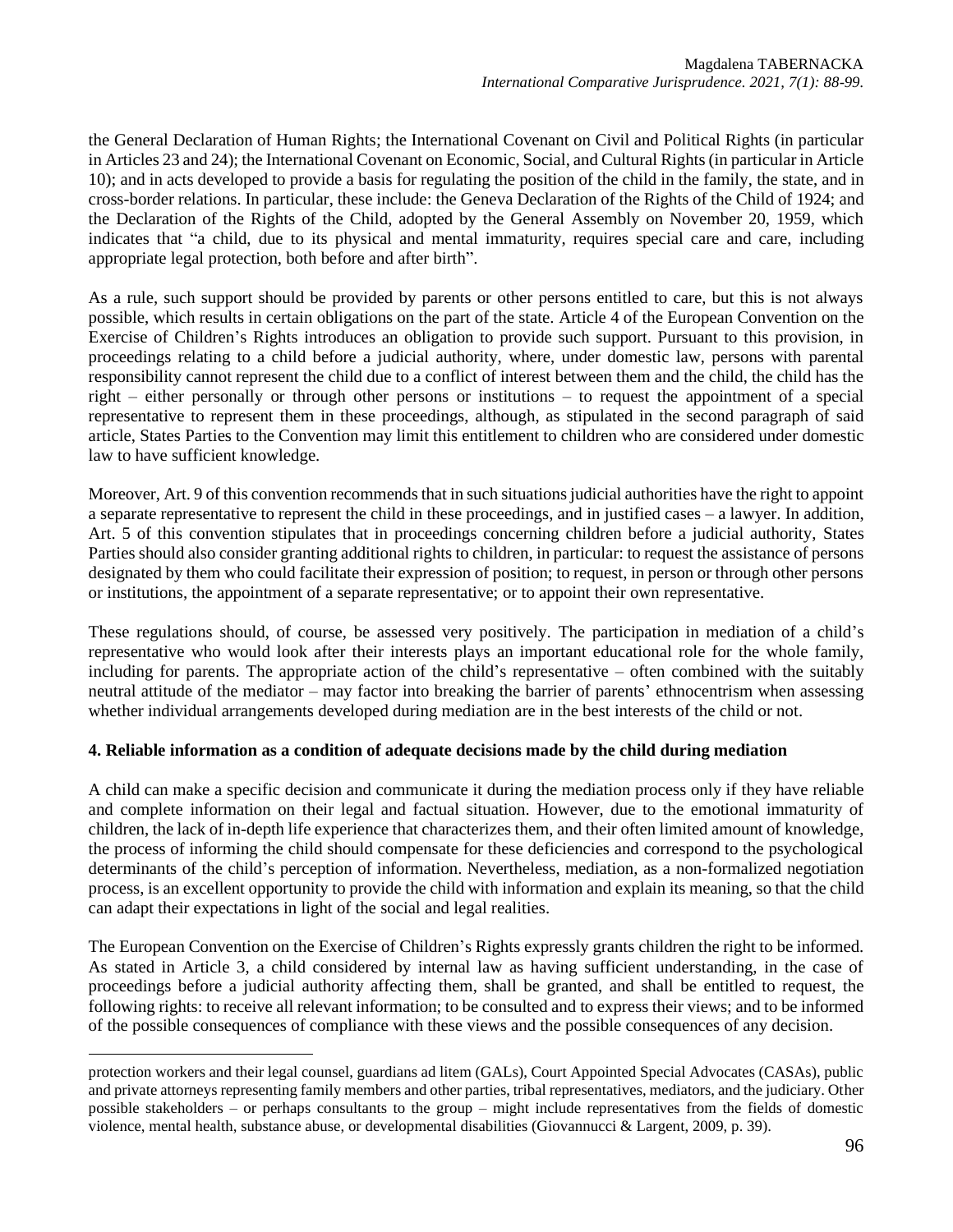This convention defines, in Art. 2 under section d, the term "relevant information" which, according to this regulation, means information which is appropriate to the age and understanding of the child, and which will be given to enable the child to exercise their rights fully unless the provision of such information would be contrary to the welfare of the child.

Additionally, Art. 6 of this Convention imposes an obligation on the judicial authority to ensure that the child has received all relevant information before deciding in proceedings relating to children who, according to domestic law, are considered to have sufficient knowledge. It should be noted that this information could be passed on to the child during mediation.

Information relevant to the child, both during and before mediation, should be provided either by parents or by authorities having the status of the child's representative. According to Art. 10 of the Convention on the Exercise of Children's Rights, unless it is obviously contrary to the best interests of the child, in proceedings relating to the child before a judicial authority, the representative should:

a) provide all relevant information to the child, if the child is considered by internal law as having sufficient understanding;

b) provide explanations to the child if the child is considered by internal law as having sufficient understanding, concerning the possible consequences of compliance with their views and the possible consequences of any action by the representative;

c) determine the views of the child and present these views to the judicial authority.

The content of the above-mentioned provision is a detailed description of the general regulation of the Convention on the Rights of the Child in relation to family matters, where Art. 13 is determined by the child's right to freely seek, receive, and impart information and ideas of all kinds, regardless of the boundaries and the form that they might take. This right may be limited only by regulations established with the necessity of respecting the rights or reputation of other persons, or to protect national security or public order, health, or social morality.

### **5. Counteracting the threat to the child's welfare in mediation**

The necessity of taking care of a child and providing them with protection suited to their age and maturity level determines the form of their participation in mediation. This applies to issues such as determining how many mediation sessions can be attended by a child and what their substantive scope should be – which is important, for example, in the case of family mediation in which the child's parents are participating. This entails the obligation to provide the child with appropriate emotional and legal support in mediation, which has already been discussed above.

The child may participate in mediation sessions directly, and the scope of this participation should be limited by the child's best interests, which should be assessed in each specific case taking into account the child's social maturity and their mental and substantive preparation for confrontation with the situation.

Agata Gojska, on the basis of the analysis of a number of views expressed in the doctrine, proposes forms of involving children in mediation so that their participation is adjusted to their individual situation. These methods include: joint consultation of parents and the child in the presence of a mediator as to the concluded agreement, which not only enables the transfer of information to the child, but also results in positive emotional outcomes and allows for possible corrections to be considered; interviews with the child, especially at the beginning of mediation, which may be conducted with the participation of a psychologist; consultation with the child throughout the mediation process; the presence of the child throughout the process; and the participation of the child in decision making (Gojska, 2014, p. 212). Regardless of these methods, as noted by Giovannoucci and Largent, the primary way to involve a child in mediation is by the mediator interviewing the child and bringing their interests to the table. The child can also write or dictate something to be read in mediation (Giovannoucci & Largent, 2009, p.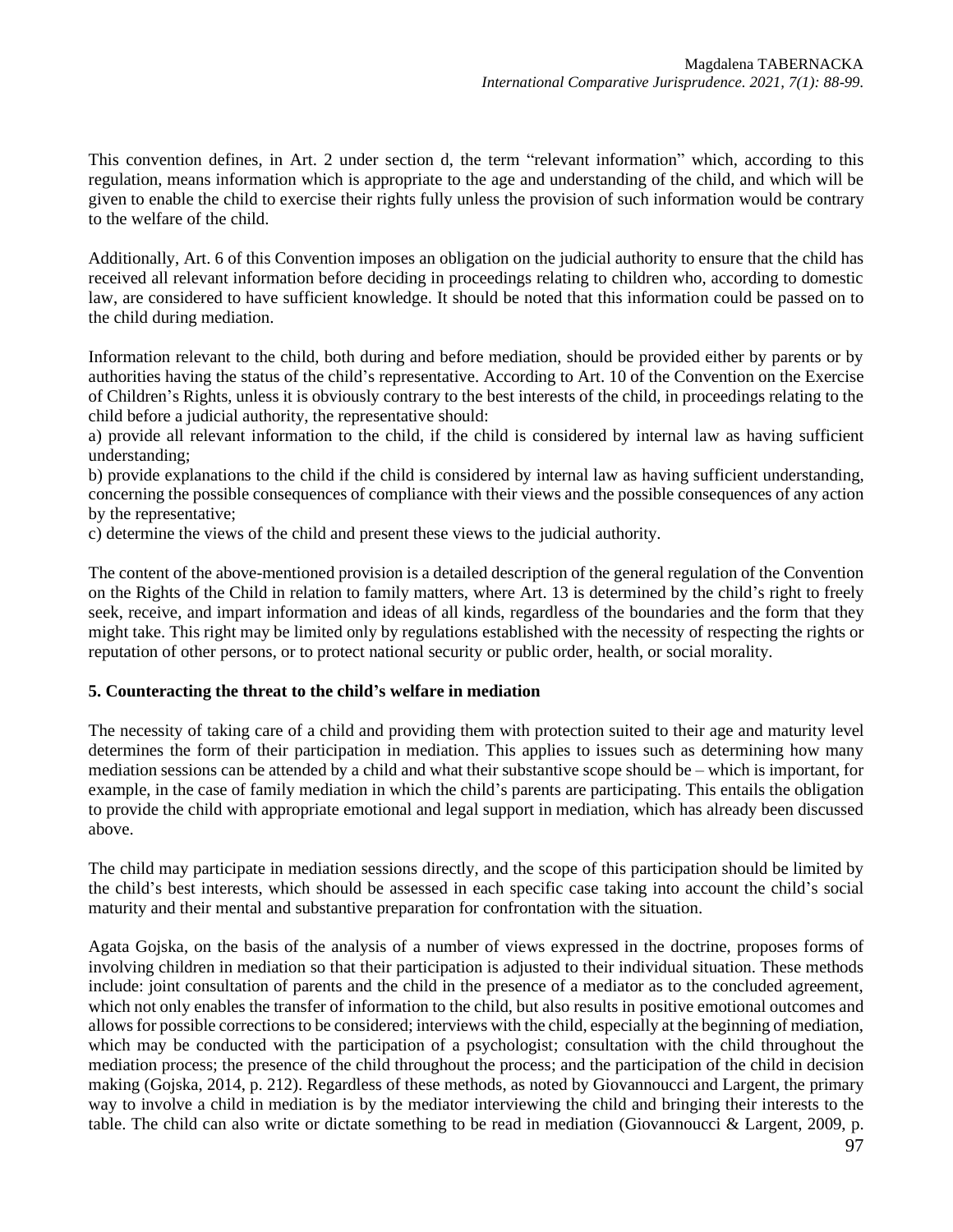43). The child may therefore participate directly in mediation, but may also offer proposals for future arrangements. According to A. Cybulko, techniques that do not require the child's personal involvement in mediation are based on verbally directing parents to the child's perspective and needs. In this regard, the mediator may refer to the child's perspective directly  $- e.g.,$  by asking the parents appropriate questions such as: What do you think your child would want? Alternatively, some mediators use symbolic tools. For example, one method involves an empty chair or chairs "intended" for children being placed at the negotiating table, or a child's picture being placed on the table (Cybulko, 2018, p. 309).

A child taking responsibility for a family may take the form of parentification syndrome. This is a factor that must be taken into account by the mediator when helping the parties to the family conflict to resolve their dispute. Parentification is defined as a reversed role in the family, and concerns the change of roles between parent and child. It occurs when a parent partially or completely gives up their parental duties and responsibilities (Zarczynska-Hyla & Piechnik-Borusowska, 2018, p. 289). Parentification may take two forms: instrumental parentification, which occurs when assigning duties and practical matters to children; and emotional parentification, which is considered by most researchers to be more destructive for the development of the parentified individual, and concerns meeting the parent's emotional needs. A child with this syndrome can act as an advisor, confidant, therapist, controller, partner, scapegoat, buffer, mediator, or judge in parental conflicts (p. 292).

Article 18 of the Convention on the Rights of the Child can be read as an expression of the declaration of the equal rights of parents in bringing up children, but it can also be treated as a kind of barrier against parentification. The regulation of paragraph 1 of this article stipulates that States Parties shall use their best efforts to ensure recognition of the principle that both parents have common responsibilities for the upbringing and development of a child. Parents or legal guardians, as the case may be, have the primary responsibility for the upbringing and development of the child. The best interests of the child will be their basic concern.

Children can therefore participate in mediation sessions, although the child's involvement in the mediation process cannot mean that the child takes responsibility for the actions of their parents, because the parents are responsible for the conflict in which the child is also involved.

### **Conclusions**

The international standard of respecting the possibility of children's participation in mediation in relation to individual aspects of their factual and legal situation is an expression of respect for their legal subjectivity. Of course, the child, as a dependent being, should be able to use, in the field of non-confrontational methods of reaching a compromise, the support provided by relatives, and when the child's problems are related to family conflict, this support should be offered by public authorities. International law applies without state coercion, which is a security for the implementation of individual resolutions. The obligations of states to guarantee the possibility of children's participation in mediation at the level of inter-state obligations are part of the global culture of respecting the individual. More precisely, these obligations represent a culture of taking into account the needs of individuals, which should be guaranteed by states; they are an expression of the development of culture and respect for human rights.

States Parties to international agreements should therefore make every effort to ensure that the standards of international agreements in the field of enabling children to participate directly in mediation are implemented in their territory. Depending on the legal and systemic standards adopted in a country, this requires either the ratification of the agreement or another way (via the introduction of appropriate legislative solutions) to guarantee the application of the standards to which the country has committed itself by signing an international agreement.